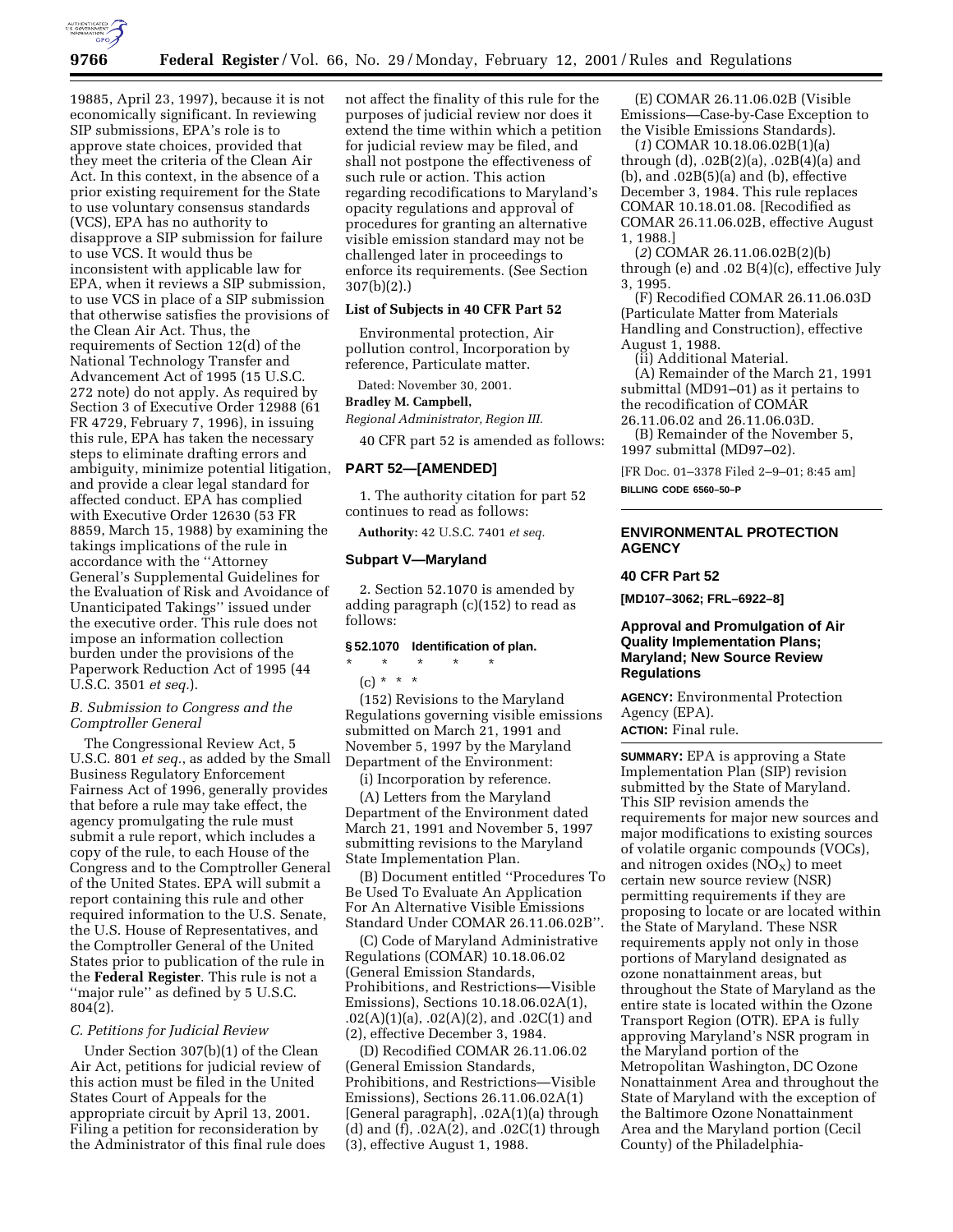Wilmington-Trenton Ozone Nonattainment Area. In the Baltimore Ozone Nonattainment Area and in Cecil County, EPA is granting limited approval of Maryland's NSR regulations because they are more stringent than the currently approved NSR program and serve, therefore, to strengthen the SIP. The intended effect of this action is to grant approval of Maryland's NSR regulations.

**EFFECTIVE DATE:** This final rule is effective on March 14, 2001. **ADDRESSES:** Copies of the documents relevant to this action are available for public inspection during normal business hours at the Air Protection Division, U.S. Environmental Protection Agency, Region III, 1650 Arch Street, Philadelphia, Pennsylvania 19103; the Air and Radiation Docket and Information Center, U.S. Environmental Protection Agency, 401 M Street, SW., Washington, DC 20460; and the Maryland Department of the Environment, 2500 Broening Highway, Baltimore, Maryland, 21224.

**FOR FURTHER INFORMATION CONTACT:** Perry R. Pandya, Mailcode 3AP11, U.S. Environmental Protection Agency, Region III, 1650 Arch Street, Philadelphia, Pennsylvania 19103, (215) 814–2167 or by e-mail at pandya.perry@epamail.epa.gov.

#### **SUPPLEMENTARY INFORMATION:**

### **I. Background**

The State of Maryland submitted a formal SIP revision to EPA on June 8, 1993. That revision consisted of its NSR regulations. On September 25, 2000, the State of Maryland submitted a revised version of its NSR regulations as a SIP revision. On October 19, 2000 (65 FR 62675), EPA proposed limited approval of the State of Maryland's NSR regulations submitted on June 8, 1993, as amended on September 25, 2000. In its October 19, 2000 (65 FR 62675) notice of proposed rulemaking, EPA also withdrew its earlier May 25, 1994 (59 FR 26994) proposal to grant limited approval/limited disapproval to Maryland's NSR regulations.

The comment period for EPA's October 19, 2000 proposal was originally scheduled to close on November 9, 2000. On November 9, 2000 (65 FR 67319), EPA published a notice announcing that the comment period had been extended to November 20, 2000. A detailed description of Maryland's NSR regulations and EPA's rationale for approving them were provided in EPA's October 19, 2000 proposed rulemaking notice (65 FR 62675) and shall not be restated here. EPA received public comments from

EarthJustice, an environmental group. A summary of the comments and EPA's responses are found in Section II, below.

# **II. Public Comments Received and EPA's Responses**

*Comment:* The commenter asserts that EPA does not have the authority under the Clean Air Act to grant limited approval to Maryland's NSR program. The commenter contends unless EPA finds that Maryland's NSR program meets all applicable requirements of the Clean Air Act, it must disapprove it, either partially or fully.

*Response:* EPA disagrees with this comment. Although section 110(k) of the Clean Air Act may not expressly provide authority for limited approvals, section 301(a) of the Act does provide ''gap-filling'' authority in conjunction with the section  $110(k)(3)$  approval authority to provide for limited approvals where EPA has determined that a revised State provision strengthens the federal enforceability of a given State SIP. EPA has determined that Maryland's revised nonattainment NSR rules strengthen the federal enforceability of the current Maryland SIP because under the revised regulations NSR is now applicable statewide in Maryland, rather than just in seven counties and Baltimore City. Under the revised regulations, NSR provisions now apply to major sources of  $NO<sub>x</sub>$  emissions, rather that just major sources of VOC emissions. Under the Clean Air Act as amended in 1990 (the Act), the definition of a major source is determined by its size, location, the classification of that area and whether it is located in the ozone transport region (OTR), which is established by the Act. The entire State of Maryland is included in the OTR. Therefore, NSR is applicable statewide in Maryland. The Act defines a major source of  $NO<sub>x</sub>$  as one that emits or has the potential to emit 25 or more tons of  $NO<sub>x</sub>$  per year (TPY) in any ozone nonattainment area classified as severe (such as Cecil County, the Maryland portion of the Philadelphia-Wilmington-Trenton Ozone Nonattainment Area and the Baltimore Ozone Nonattainment Area), as one that emits 50 or more TPY located in any ozone nonattainment area classified as serious (such as the Maryland portion of the Metropolitan Washington, D.C. Ozone Nonattainment Area). For any area in the OTR classified as attainment or marginal nonattainment (that is, the rest of the State), sections 182 and 184 of the Act define a major stationary source of  $NO<sub>X</sub>$ as one that emits or has the potential to emit 100 or more TPY. Similarly, the Act defines a major source of VOC as

one that emits or has the potential to emit 25 or more tons of VOC per year (TPY) in any ozone nonattainment area classified as severe (such as Cecil County, the Maryland portion of the Philadelphia-Wilmington-Trenton Ozone Nonattainment Area and the Metropolitan Baltimore Ozone Nonattainment Area), as 50 or more TPY located in any ozone nonattainment area classified as serious (such as the Maryland Portion of the Metropolitan Washington, D.C. Ozone Nonattainment Area). For any area in the OTR classified as attainment or marginal nonattainment (that is, the rest of the State), sections182 and 184 of the Act define a major stationary source of VOC as one that emits or has the potential to emit 50 or more TPY. Maryland's revised NSR regulation defines a major source of VOC and a major source of  $NO<sub>x</sub>$  to which NSR applies in compliance with the Act. The currently approved SIP's NSR regulations not only pertain solely to major VOC sources located in designated ozone nonattainment areas, but define a major source of VOC as one with the potential to emit 100 TPY. EPA has, therefore, also determined that Maryland's revised nonattainment NSR rules strengthen the federal enforceability of the current Maryland SIP because under the revised regulations, major sources are defined at the Act's lower definitions for applicability of NSR. Prior to 1990, offsets for NSR permitting in ozone nonattainment area had to be secured at a 1:1 ratio of actual emissions reduced for allowable emissions increased. The Act increases the ratio of required offsets for purposes of satisfying NSR requirements according to an ozone nonattainment area's classification. In severe areas (such as the Baltimore Ozone Nonattainment Area and Cecil County) the offset ratio is 1.3:1, in serious areas (such as the Metropolitan Washington, D.C. Ozone Nonattainment Area) the ratio is 1.2:1 and in areas of the OTR classified as marginal or attainment (such as the remainder of the State of Maryland), the ratio is 1.15:1. EPA has, therefore, also determined that Maryland's revised nonattainment NSR rules strengthen the federal enforceability of the current Maryland SIP because under the revised regulations, the ratio of required offsets has been increased as mandated by the Act whereas under the current SIP, the required offset ratio is 1:1. For all the reasons provided above, EPA concludes that it has proper authority under the Act to grant a limited approval action to Maryland's revised NSR regulations.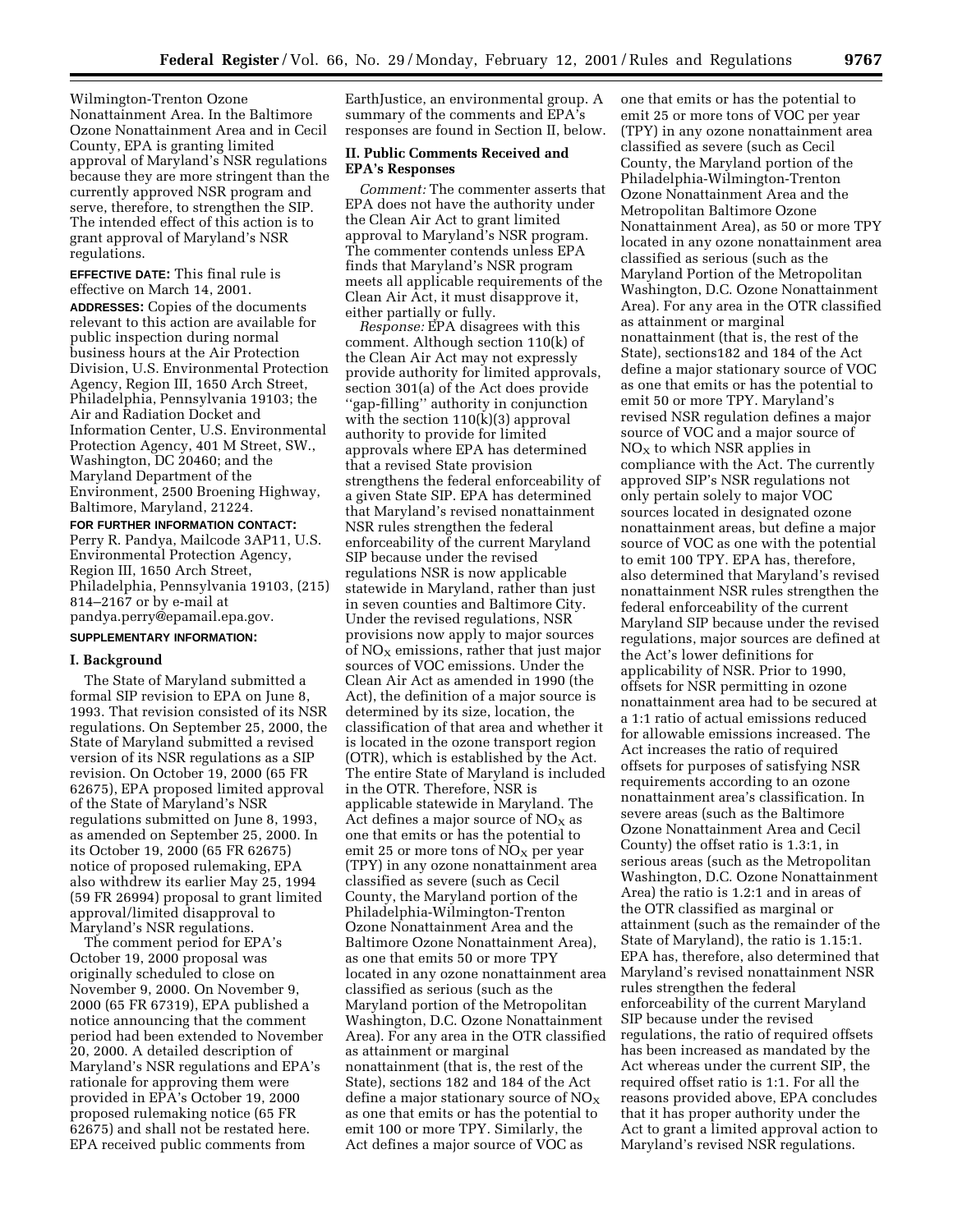Nonetheless, upon further consideration of the comment received and further evaluation of Maryland's NSR program, EPA has determined that it is appropriate to grant full approval of the State's NSR program as it applies in the Maryland portion of the Metropolitan Washington, D.C. Ozone Nonattainment Area and in all other portions of Maryland with the exception of the Baltimore and the Maryland portion (Cecil County) of the Philadelphia-Wilmington-Trenton Ozone Nonattainment Areas. EPA's sole reason for proposing limited approval rather than full approval of Maryland's regulations was that they do not contain certain restrictions on the use of emission reductions from the shutdown and curtailment of existing sources or units as NSR offsets. These restrictions apply in nonattainment areas without an approved attainment demonstration [see 40 CFR part 51.165(a)(ii)(C)]. On December 15, 2000, EPA signed a final rule approving the attainment demonstration for the Metropolitan Washington, D.C. Ozone Nonattainment Area, and those restrictions do not apply in that area. With the exception of the Baltimore Ozone Nonattainment Area, and the Maryland portion of the Philadelphia-Wilmington-Trenton Ozone Nonattainment Area (where EPA on December 16, 1999 proposed approval of the attainment demonstration, 64 FR 70397 and 70412, respectively), the State of Maryland has satisfied all applicable requirements for attainment demonstrations.

Therefore, EPA is fully approving Maryland's NSR program in the Maryland portion of the Metropolitan Washington, D.C. Ozone Nonattainment Area and throughout the State of Maryland with the exception of the Baltimore and the Maryland portion of the Philadelphia-Wilmington-Trenton Ozone Nonattainment Areas (Cecil County). In the Baltimore Ozone Nonattainment Area, and the Maryland portion of the Philadelphia-Wilmington-Trenton Ozone Nonattainment Area (Cecil County), EPA is granting limited approval of Maryland's NSR regulations because they are more stringent than the current NSR program and serve, therefore, to strengthen the SIP.

#### **III. Final Action**

EPA is approving Maryland's NSR regulations originally submitted as a SIP revision on June 8, 1993 and subsequently amended on September 25, 2000. EPA is granting full approval of these regulations as they apply in the Metropolitan Washington, D.C. Ozone Nonattainment Area and throughout the remainder of the State of Maryland with

the exception of the Baltimore and the Maryland portion (Cecil County) of the Philadelphia-Wilmington-Trenton Ozone Nonattainment Areas. EPA is granting limited approval of Maryland's NSR regulations as they apply in Cecil County and in the Baltimore Ozone Nonattainment Area. As a result of EPA's approval action, EPA is incorporating the following State provisions into the Maryland SIP: COMAR 26.11.17, as amended through October 2, 2000; and revisions to COMAR 26.11.01.01, 26.11.02, and 26.11.06.06, all as amended effective April 26, 1993. Maryland's submittals strengthen the SIP and meet the NSR requirements of the Clean Air Act. Accordingly, this action revises 40 CFR Section 52.1070 by adding paragraph (c)(148) to reflect EPA's approval action.

# **IV. Administrative Requirements**

### *A. General Requirements*

Under Executive Order 12866 (58 FR 51735, October 4, 1993), this action is not a ''significant regulatory action'' and therefore is not subject to review by the Office of Management and Budget. This action merely approves state law as meeting federal requirements and imposes no additional requirements beyond those imposed by state law. Accordingly, the Administrator certifies that this rule will not have a significant economic impact on a substantial number of small entities under the Regulatory Flexibility Act (5 U.S.C. 601 *et seq.*). Because this rule approves preexisting requirements under state law and does not impose any additional enforceable duty beyond that required by state law, it does not contain any unfunded mandate or significantly or uniquely affect small governments, as described in the Unfunded Mandates Reform Act of 1995 (Public Law 104–4). For the same reason, this rule also does not significantly or uniquely affect the communities of tribal governments, as specified by Executive Order 13084 (63 FR 27655, May 10, 1998). This rule will not have substantial direct effects on the States, on the relationship between the national government and the States, or on the distribution of power and responsibilities among the various levels of government, as specified in Executive Order 13132 (64 FR 43255, August 10, 1999), because it merely approves a state rule implementing a federal standard, and does not alter the relationship or the distribution of power and responsibilities established in the Clean Air Act. This rule also is not subject to Executive Order 13045 (62 FR 19885, April 23, 1997), because it is not economically significant.

In reviewing SIP submissions, EPA's role is to approve state choices, provided that they meet the criteria of the Clean Air Act. In this context, in the absence of a prior existing requirement for the State to use voluntary consensus standards (VCS), EPA has no authority to disapprove a SIP submission for failure to use VCS. It would thus be inconsistent with applicable law for EPA, when it reviews a SIP submission, to use VCS in place of a SIP submission that otherwise satisfies the provisions of the Clean Air Act. Thus, the requirements of section 12(d) of the National Technology Transfer and Advancement Act of 1995 (15 U.S.C. 272 note) do not apply. As required by section 3 of Executive Order 12988 (61 FR 4729, February 7, 1996), in issuing this rule, EPA has taken the necessary steps to eliminate drafting errors and ambiguity, minimize potential litigation, and provide a clear legal standard for affected conduct. EPA has complied with Executive Order 12630 (53 FR 8859, March 15, 1988) by examining the takings implications of the rule in accordance with the ''Attorney General's Supplemental Guidelines for the Evaluation of Risk and Avoidance of Unanticipated Takings'' issued under the executive order. This rule does not impose an information collection burden under the provisions of the Paperwork Reduction Act of 1995 (44 U.S.C. 3501 *et seq.*).

### *B. Submission to Congress and the Comptroller General*

The Congressional Review Act, 5 U.S.C. 801 *et seq.*, as added by the Small Business Regulatory Enforcement Fairness Act of 1996, generally provides that before a rule may take effect, the agency promulgating the rule must submit a rule report, which includes a copy of the rule, to each House of the Congress and to the Comptroller General of the United States. EPA will submit a report containing this rule and other required information to the U.S. Senate, the U.S. House of Representatives, and the Comptroller General of the United States prior to publication of the rule in the **Federal Register**. This rule is not a ''major rule'' as defined by 5 U.S.C. 804(2).

### *C. Petitions for Judicial Review*

Under section 307(b)(1) of the Clean Air Act, petitions for judicial review of this action must be filed in the United States Court of Appeals for the appropriate circuit by April 13, 2001. Filing a petition for reconsideration by the Administrator of this final rule does not affect the finality of this rule for the purposes of judicial review nor does it